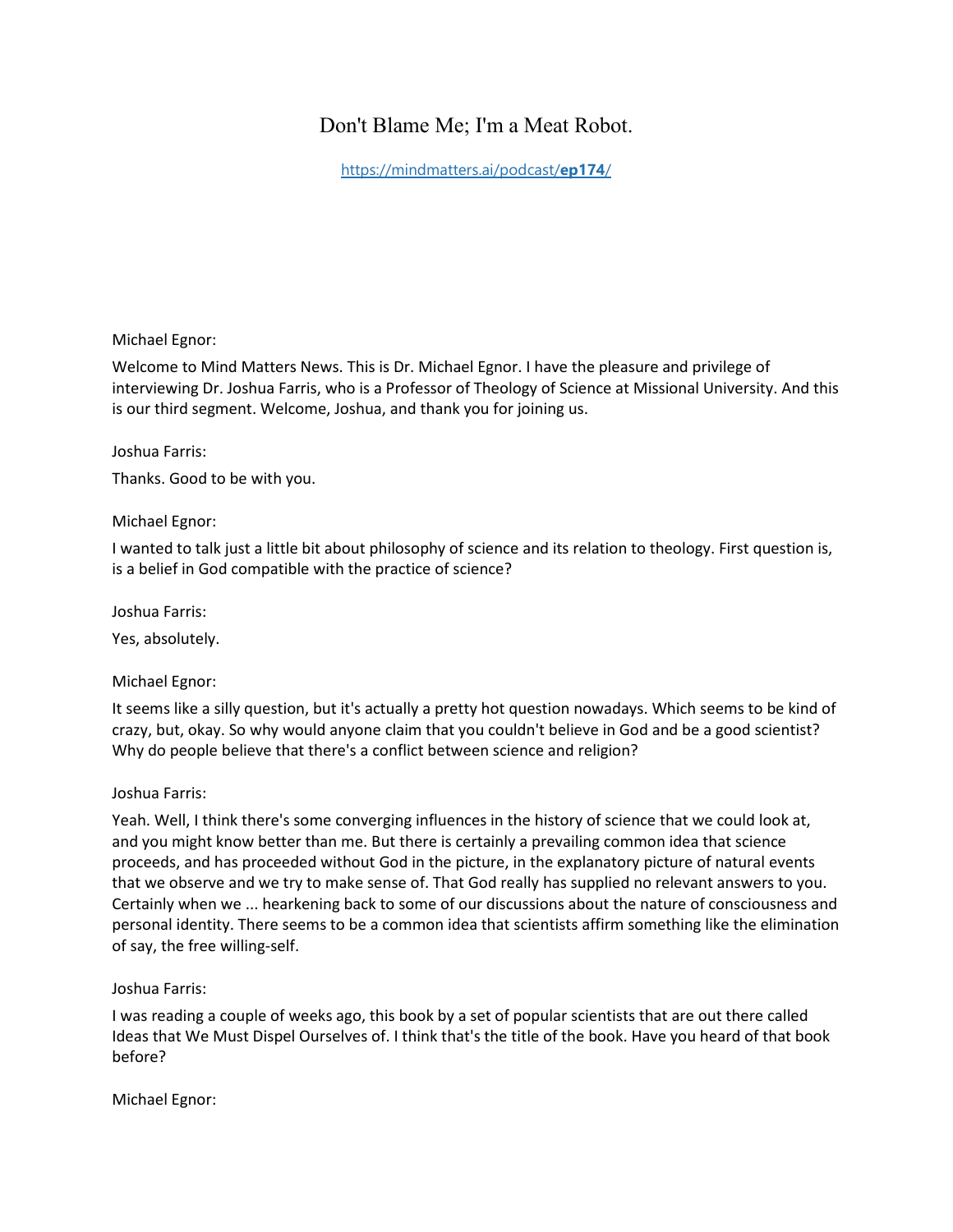No, I haven't. But it sounds like the kind of book they would write.

# Joshua Farris:

So, yeah. There's so there's this common idea that when we proceed utilizing the method of methodological naturalism, as methodological naturalism is often taken to be just science ... it just is science. And science proceeds in a way that has no need for ghosts, angels, or eerie spirits, or God. We have no need for that. In fact, we have no need for consciousness itself.

# Joshua Farris:

So you have people like the psychologist, Bruce Hood, who are operating out of this sort of framework, who make these wild claims. Well, we're forced to reexamine the factors that are truly behind our thoughts and behavior and the way they interact, balance, override, and cancel out. And so he goes on to suggest that we no longer need any idea of this free willing-self. Instead, we need to reexamine what's behind our thoughts and behavior, because science doesn't give us a free willing-self or a conscious self. There is no more need for that.

# Michael Egnor:

The odd thing, if you think about it, why would any one try to convince other people that there is no free will? Because if there is no free will, then other people aren't free to choose to agree or disagree. I mean, just the whole process of discourse presupposes the option of choosing. And if everything's guided simply by physical interactions, then we all just reflex preparations anyway, and why bother? That just amazes me.

# Joshua Farris:

What's the point of persuading us otherwise, with reasons that we can adjudicate?

# Michael Egnor:

Or how can you be persuaded if you don't have free will anyway?

Joshua Farris:

That's right. Why would you try to persuade me of that?

# Michael Egnor:

Right. The other thing is that the philosophers and scientists who argue that the notion of God ... and spirits and things like that are superfluous to science, are the same people who propose that an uncountable number of universes exist within the multiverse. And of course, they invoke that to try to defend a naturalistic understanding of the fine tuning of the universe and so on.

# Michael Egnor:

So they'll posit the existence of uncountable other universes, that's not too strange. But the idea that there might be a God is crazy, and just off the plate.

Joshua Farris: Yes. Yeah, it's baffling.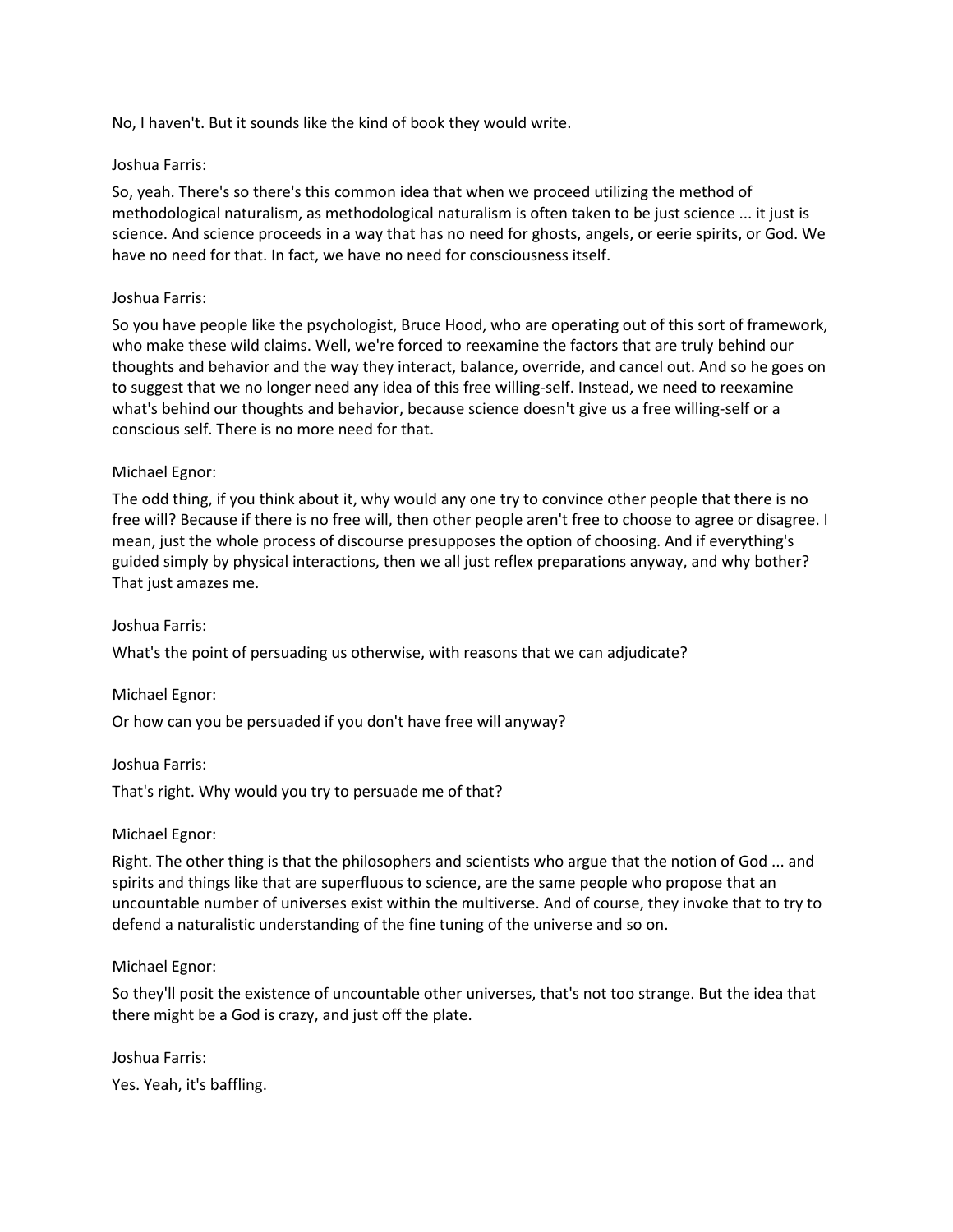Michael Egnor: Yeah. Yeah.

Joshua Farris:

Yeah.

Michael Egnor:

Unless one just presumes that they just don't want to face up to God. If you want to get rid of God, that's the way to do it, you just stipulate that he doesn't exist. And then you can't do science without him and then you make up all sorts of crazy stuff and call it science.

Joshua Farris:

Yeah. There do seem to be some moral motivations behind the scene. I mean, in that same book, this ecologist ... have you heard of Jerry Coyne ... Is that his name? Jerry Coyne, at the University of Chicago?

Michael Egnor: Jerry Coyne, yeah. Yep.

Joshua Farris: Coin, at the University of Chicago.

Michael Egnor:

Right, right.

Joshua Farris:

I mean, he makes claims like this. The same book, This Idea Must Die, he states quote, "The illusion of agency is so powerful that even strong incompatiblists like myself will always act as if we had choices, even though we know we don't. We have no choice in the matter." end quote.

Michael Egnor:

The funny thing is that the exact opposite is true.

Joshua Farris:

Right.

Michael Egnor:

They do have choices and they pretend that they don't. I've interacted with Coyne quite a bit, we go back and forth on blog debates. And he's quite hilarious, meaning he actually, he put up a post on his blog a couple years ago showing, I think it was a dented fender on his car. Somebody in the faculty parking lot had bumped into his car and then drove off. And how, in fact, somebody did that to his car and didn't own up to it.

Michael Egnor:

And I pointed back and said, well, if the guy had no free will, how can you blame him?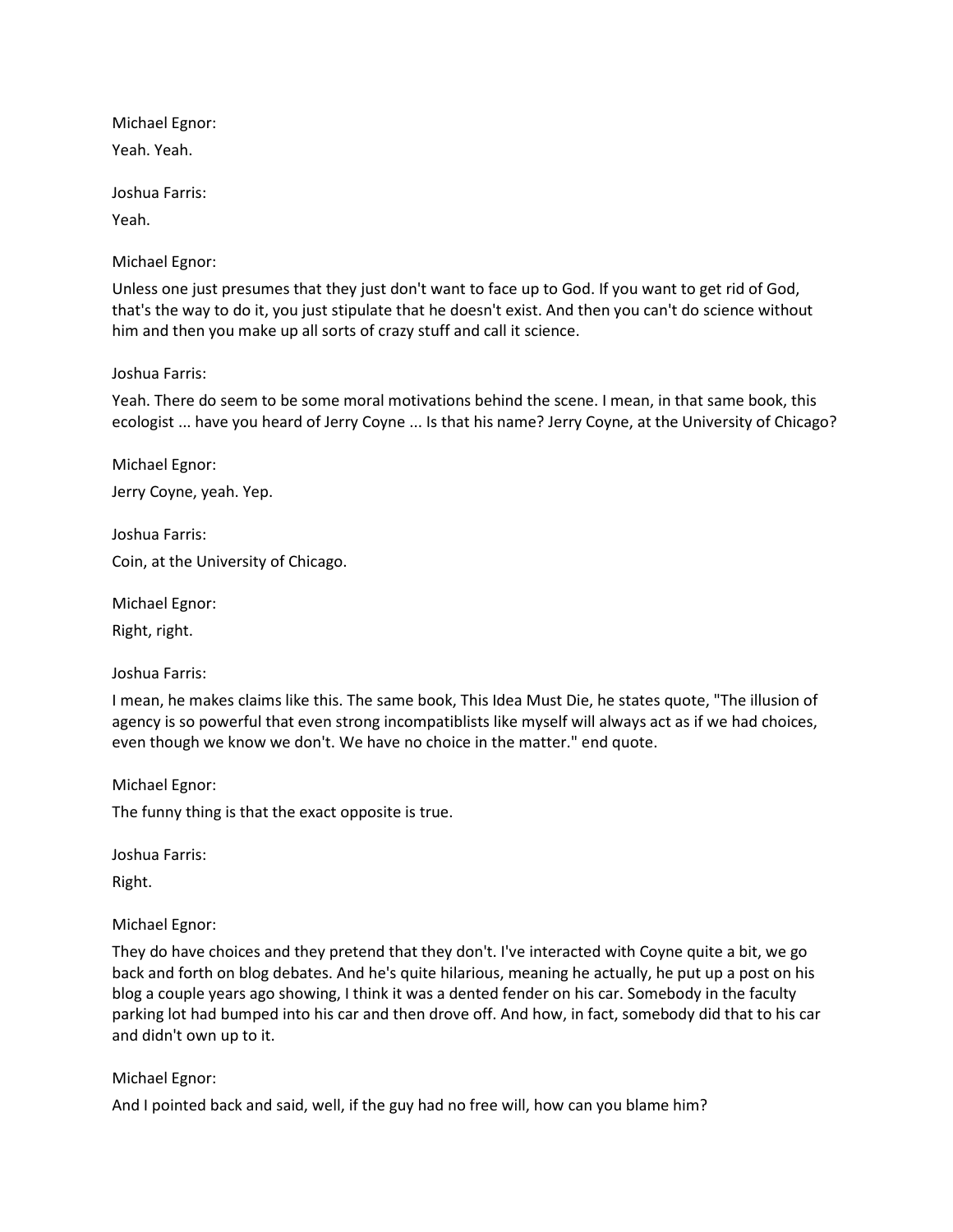Joshua Farris:

Right.

# Michael Egnor:

I mean, if it was a meat robot, there's no blame, there's no accountability. No more than that than if the wind knocks over a tree branch, it just happened.

# Joshua Farris:

That's right. Yeah. Why would you be so upset about it?

# Michael Egnor:

Right, right, right, right. There's no such thing as culpability. I mean, it just ... stuff happens. The other problem with that viewpoint and the denial of free will is an extraordinarily dangerous idea. I actually think it's among the most dangerous ideas put forth by a materialist who put forth a lot of dangerous ideas. And the reason is that the denial of free will is the core of totalitarianism. That is that totalitarianism entails reducing human beings to livestock, and then to hurting them and culling them as you see fit. Hitler didn't gas six million Jews because they were individually culpable of doing anything. There were no trials, they weren't convicted of any crimes. They were basically treated just like livestock that you wanted to get rid of.

# Michael Egnor:

And if there is no free will, it's true that there is no guilt, but there's also no innocence. That is that if there's no free will, then the purpose of law enforcement, the purpose of the criminal justice system would then be just to stop crime. And if you want to stop crime, you can do it very efficiently by just imprisoning people who might commit crimes. Why wait to prove their guilt? It's much more efficient.

Joshua Farris: There was a film about that, right?

Michael Egnor:

Yeah. Yeah, sure.

Joshua Farris:

Yeah, what was that film?

Michael Egnor: Pre-crimes and ... right, right. It was Tom Cruise.

Joshua Farris: Yeah, Tom Cruise ... Minority Report.

Michael Egnor: Exactly.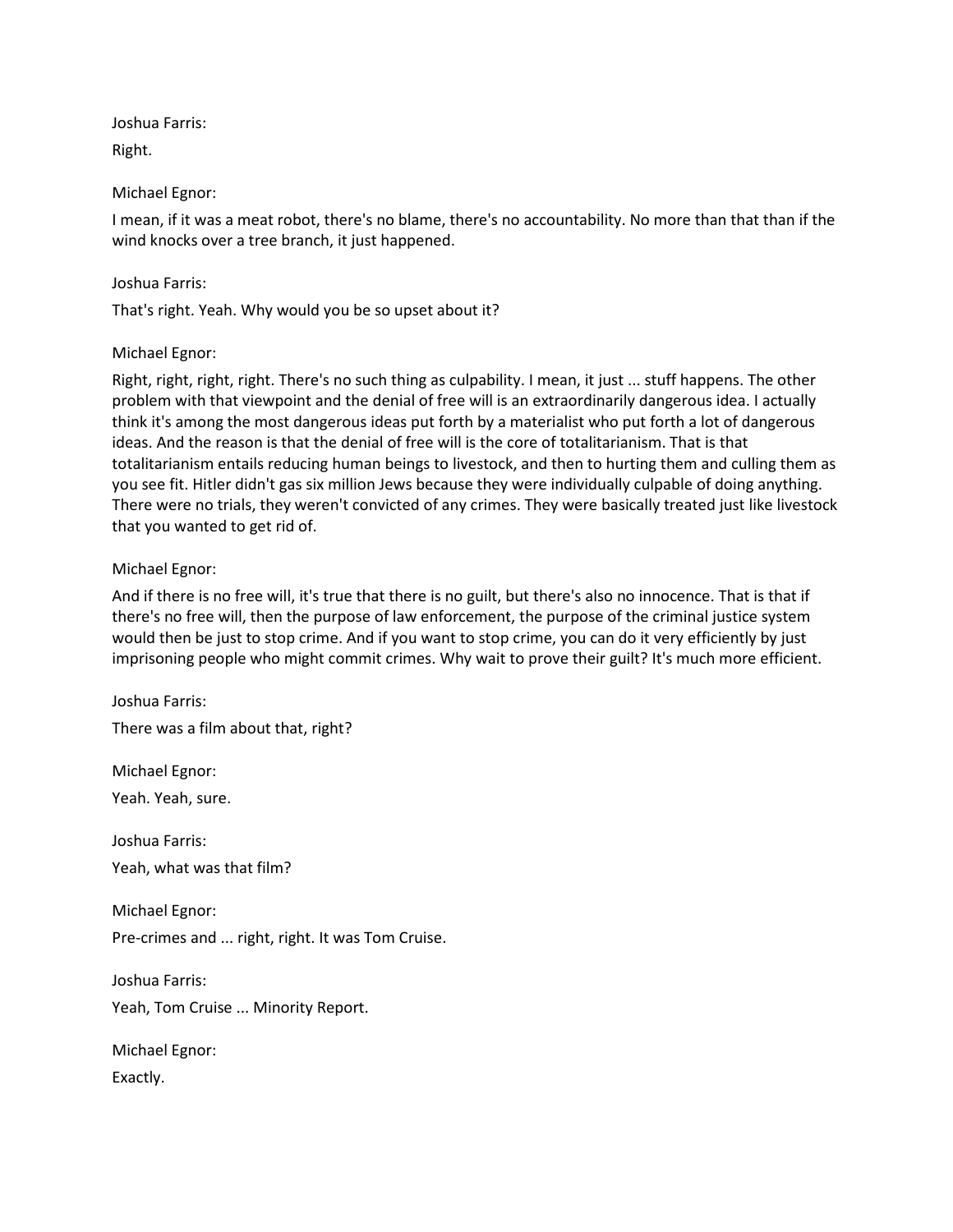Joshua Farris:

Yes. Yeah, that's it.

Michael Egnor:

And if there is no free will then everything leads to that. Why waste your time waiting until somebody commits a crime? I mean, if no one is guilty, then no one is innocent.

Joshua Farris:

Why not put them away or put them out of misery early on, right?

Michael Egnor:

Precisely.

### Joshua Farris:

So that we don't have to deal with it, yes. Yes, right.

### Michael Egnor:

Nobody puts a coyote raiding their chicken coop on trial, they just shoot it. Because coyotes don't have free will, coyotes just do what they do. So, yeah. It's deadly stuff. It's a deadly idea. And we don't realize how bad it is. It's not just an academic question.

Joshua Farris:

Yes.

Michael Egnor:

Here's a question. Can you demonstrate God's existence scientifically?

Joshua Farris:

Yeah. So I guess it really goes back to a more fundamental question about what we mean by science and what science is. I mean, so there's different answers, obviously, to that question. And there's obviously different positions in church history on this about, can we use nature itself and can we derive certain information from nature itself to demonstrate the existence of God. And there's excellent work in natural theology being done today by philosophers who have made pretty valiant attempts to develop arguments that move in the direction of demonstrating God's existence. And utilizing nature as a sort of independent source that we can derive our premises from, and develop logically airtight arguments that demonstrate God's existence.

# Joshua Farris:

And I'm sympathetic to those proposals. And I think, I guess the way that I approach natural theology is more of along the lines of, I think it's better to approach it as this kind of logic of discovery, from a vantage point of ... that already has a pre-commitment to theism. In my case, particularly Christian theism, that has a particular lens on the world, that does a better job of explaining certain things in the world.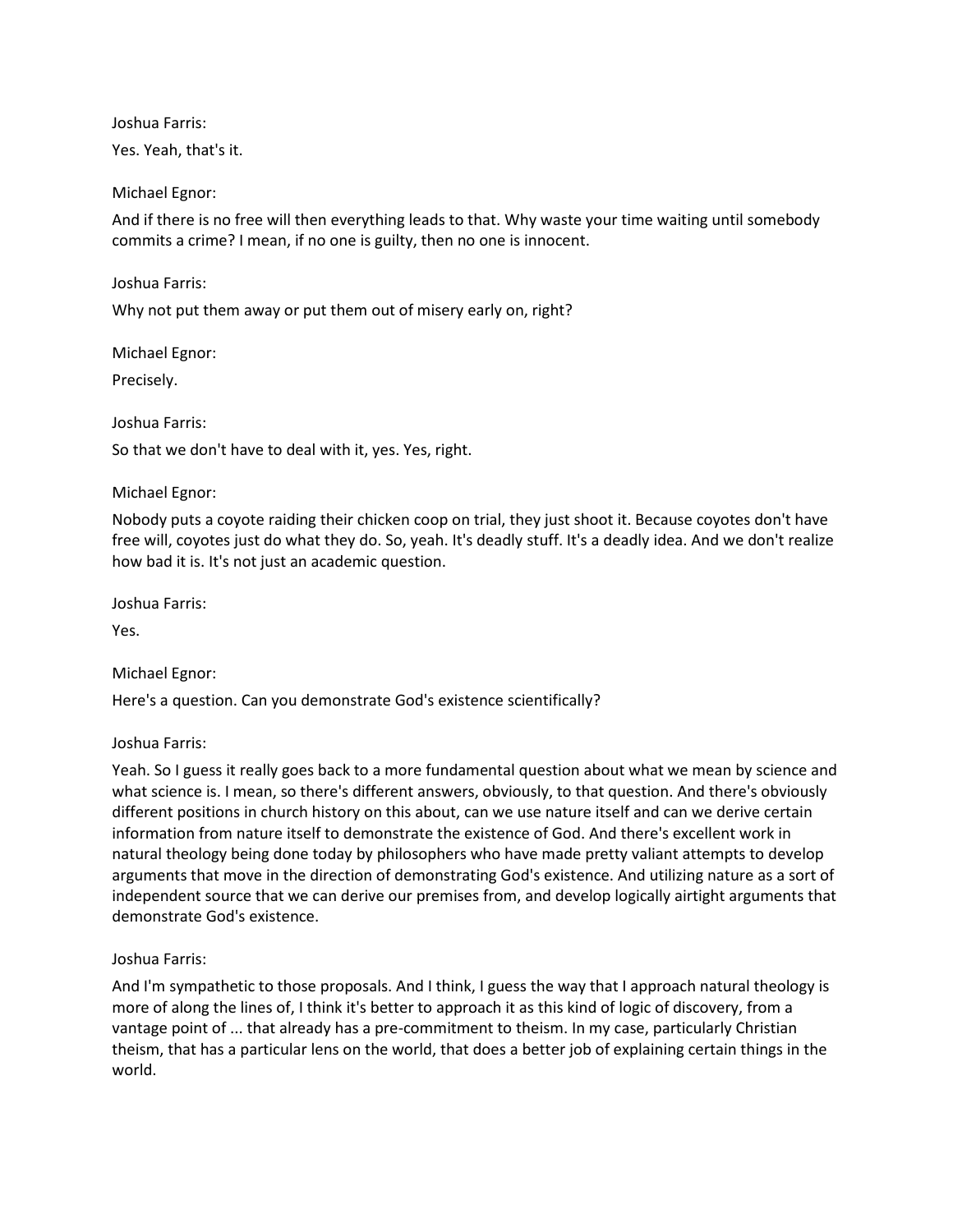### Joshua Farris:

Ultimately, theism provides better causal explanation for say, consciousness and the implications following from consciousness, as we were just discussing. Seems to me that the various properties and powers that follow from consciousness lend themselves to all sorts of theistic implications. And this is why many scientists who have developed certain habits want to get away from those consequences. And so they have to effectively eliminate the conscious-self, the free willing-self, in order to avoid those implications to theism.

### Joshua Farris:

Yeah, so I think there's a robust tradition of looking out into the world and reflecting on God's existence in nature. The famous passage, Psalm 19, "The heavens declare the glory of God, the sky's proclaim the work of his hands." And I think there's something important about having a sort of attitudinal stance or an approach to nature that comes with this particular lens in surmising the data from nature and seeing what it teaches us from a perspective of wisdom. Our location as human beings who are created in the image of God and recognizing that this is his handy work, and approaching it in that way. So that's, I guess, the manner in which I'm inclined to approach natural theology.

### Michael Egnor:

I've argued [inaudible 00:12:18] Mind Matters that I think the definition of science that I like and I think works the best, comes really from the classical philosophers. And that is that science is the systematic study of effects according to their causes. And so it has three characteristics. It's systematic. So it's not just hunches and occasionally doing stuff, but actually sit down and studying it. It's a study of effects of things in nature as they are. And the study is focused on the causes of those effects and the natural science, which is ... oh, and that's scientia. That's science understood most broadly. Which would include theology, which would include ethics and music and all sorts of things. And natural science would be the systematic study of natural effects according to their causes.

#### Michael Egnor:

And I think that works, especially if one only modifies effects by natural, but not causes by natural. That is that there are effects in nature that have extra-natural causes. Obviously, the big bang. The big bang was the beginning of nature. So whatever caused the big bang was outside of nature. I think that singularities at the core of black holes are extra-natural things. They aren't defined in physics, they're outside of physics.

#### Joshua Farris:

But they would still be within the domain of science, according to your definition?

#### Michael Egnor:

Yes, yes. Well, yeah. Of course, yeah. Because singularities are solutions to the field equations of relativity that blow up, that basically go to infinity because something is divided by zero. That is that if you actually do the equations, the number becomes infinitely large, and that's a singularity. And mathematically that's not defined. That is division by zero is not considered a defined function in mathematics. And so singularities within physics, aren't defined. Their effects are defined. That is, they give rise to black holes. And probably, a singularity gave rise to the big bang.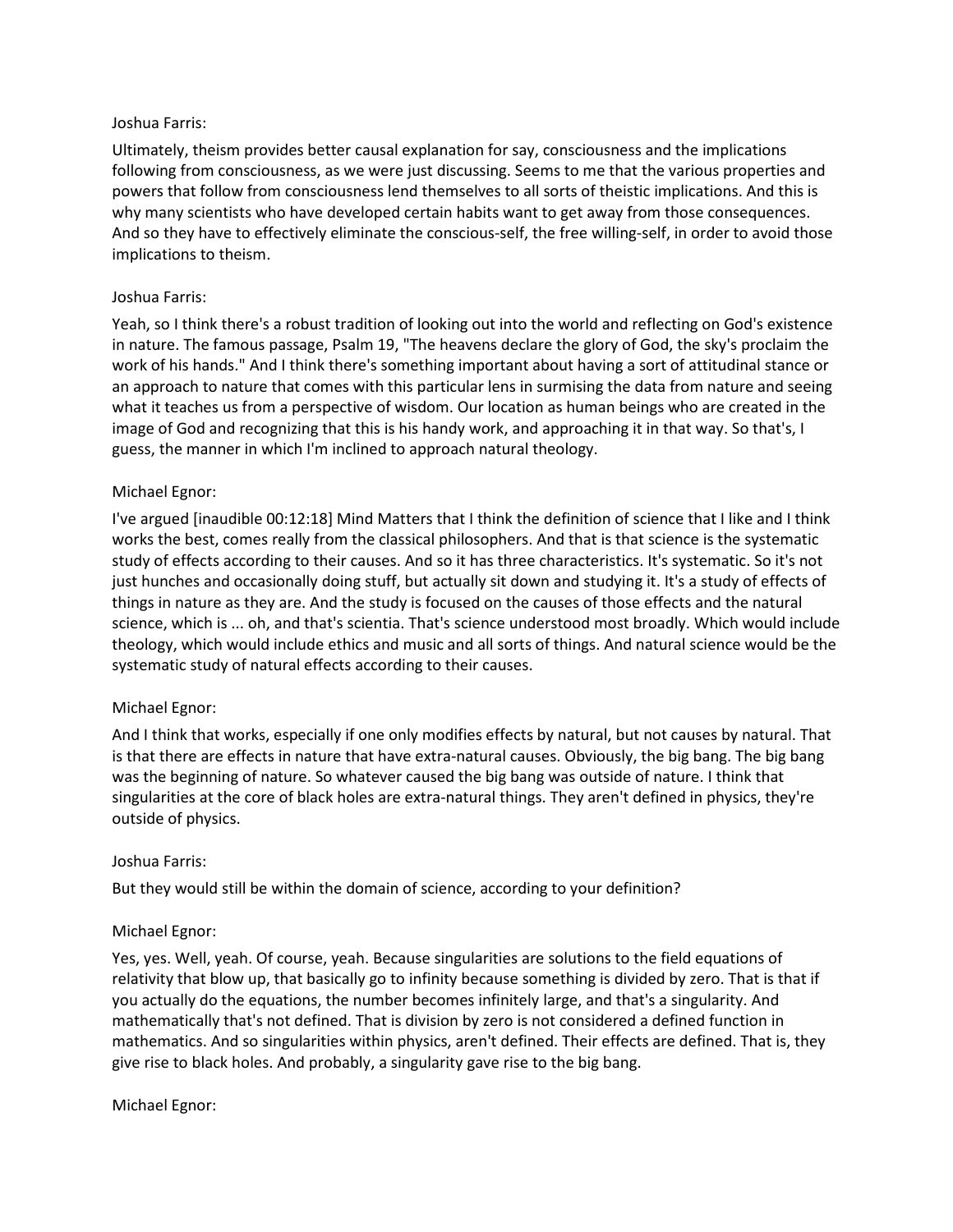So we can know a singularity by its effects, but we can't know what it is because it's not defined. If you look at the classical ways of knowing God, there are three ways that God can be known. We can't know him in himself as he actually is, at least not in this life. But we can know him by what he is not. We can know him by his effects in the world, and we can know him by analogy, which was St. Thomas ...

### Joshua Farris:

That's very Thomistic of you.

### Michael Egnor:

Oh, yeah. Yeah, yeah. Yes, yes. That's a classic St. Thomas. But he got a lot from Boethius. I mean, he got a lot from a lot of people ... but yes, yes. And the interesting thing is that if you look at the way science handles singularities, it's the same three. It knows singularities by what they are not. They don't have dimensions. They don't have temperature or color or things like that. They're known by their effects in the world. They gave rise to the big bang. They're at the core of black holes. And we can know them by analogy. Singularities are often depicted as depressions, in like a stretched rubber membrane. If there's rubber membrane in spacetime, a singularity is an infinitely deep depression in that membrane.

### Michael Egnor:

So science deals with singularities just the same way as St. Thomas said we had to deal with God. Now, that's not to say that singularities are God, but what it's saying is that science can deal with things outside of nature. And does, all the time. In fact, numbers are outside of nature. The number four is not a natural thing. There are groups of four things in nature. There are four trees in my front yard, blah, blah, blah. Four tires on a car. But the number four is not a thing in nature. It has no location, it has no weight. It has no ... it's not a natural thing. But it's invoked in science constantly.

#### Michael Egnor:

So there's all kinds of things in science that are not themselves natural causes. So yeah, I think the supernatural can cause things in nature. It does all the time, if we define things that are undefined in the natural world as supernatural.

#### Joshua Farris:

Yeah. Okay. Okay. That's a very classical way of approaching ... Yeah. Yeah, yeah. That's good. Okay. No, I appreciate that. So that wouldn't fit very well within the confines of what most are considering methodological naturalism.

#### Michael Egnor:

Yeah, but methodological naturalism is bad science, it's ideological science. It's saying that no matter what the cause of something is, we're going to exclude anything that's not a natural cause, which is junk science. I mean, that's basically saying we don't care what the real cause is. We're going to impose this structure on it, knowing that that could very well lead to causes that aren't real. As I said, the definition of science is the systematic study of natural effects according to causes. Any cause, whether it's natural or supernatural, I think is the best definition of science. If the supernatural cause is the cause, then you go for it.

Joshua Farris: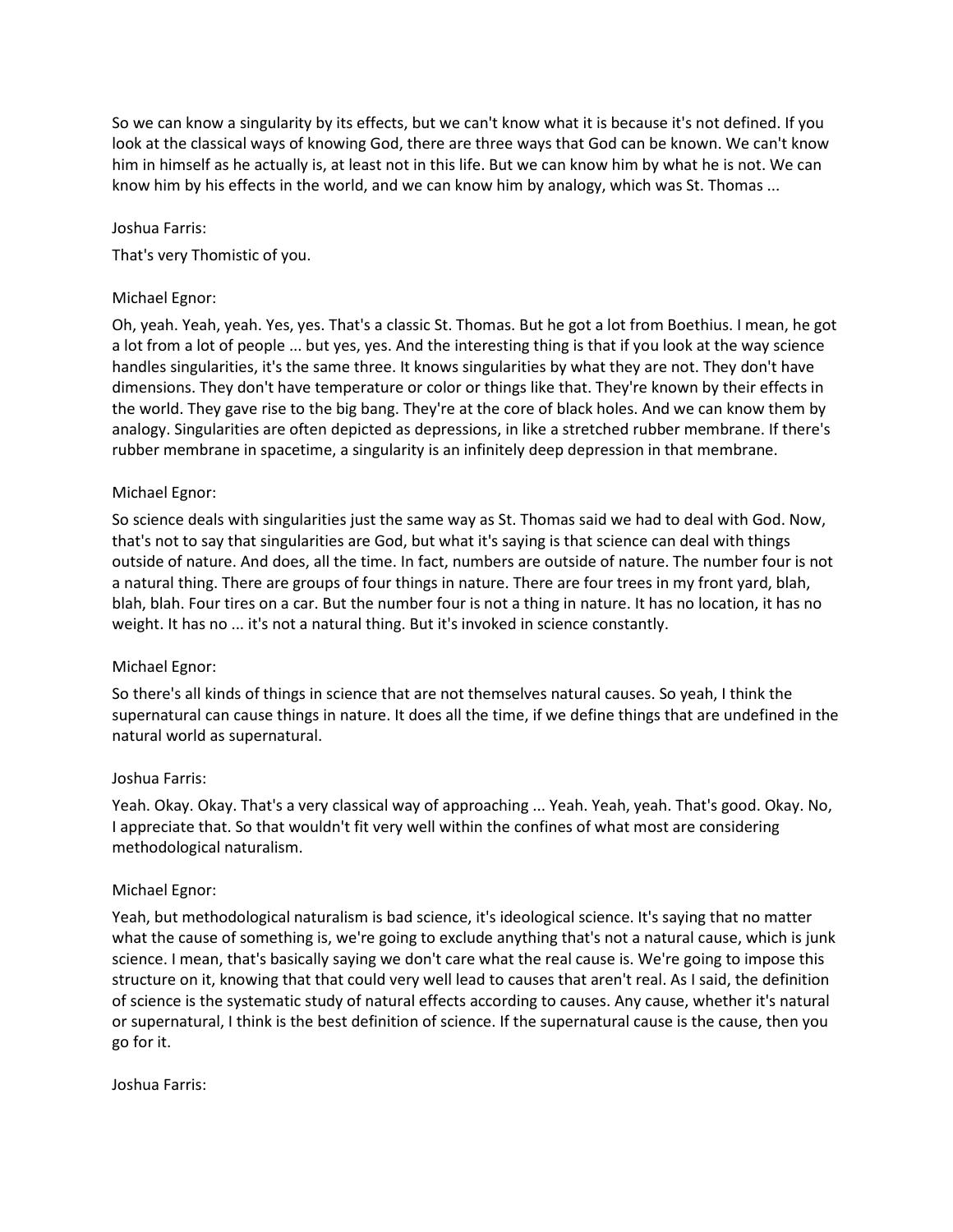Yeah. Yeah. So on your definition, we're basically studying causes and effects. And some are natural and some are supernatural.

Michael Egnor:

Right. Right.

### Joshua Farris:

The study of revelation or the theological study of revelation, on that definition would be considered science as well?

# Michael Egnor:

Yeah. And the classical philosophers did consider it. I mean, theology was the queen of the sciences. And the only thing that distinguishes science as we know it today is just that it's the study of natural effects. We restrict our study to effects in nature, and that's what natural science is. But we don't restrict our study of causes of those natural effects to nature. The causes can be anything, wherever the evidence leads.

# Joshua Farris:

Right. Right, right. So as a practicing scientist, do you think that there is still today, at least in the academic practice of science, is there any place, or at least any robust place for theology to enter into the scientific discussions?

### Michael Egnor:

Theology is in all scientific discussions, everything. It's everywhere, either acknowledged or denied. Meaning that ... a very good example of this. I am of the very firmly held opinion that all proofs of God's existence, all of them, are scientific proofs. That is that the notion that science can't prove God ... and many, many, many theists say, well, science can't really prove God. But all genuine proofs of the existence of God, proof meaning inferential lines of reasoning, are scientific proofs. The reason is that in St. Thomas's view ... and I think he's right on this. Existence is absolutely distinct from essence.

# Michael Egnor:

So the fact that something exists, what is different from that, basically? That something exists is a different thing than what that something is. And therefore you can't demonstrate the existence of anything, the that-ness of anything, by just describing the what-ness of it. Which means, for example, that the ontological proof is not valid. And St. Thomas famously rejected that proof, because there's no existence in it. There's no evidence. It's a formal logical proof and formal logical proofs cannot prove anything outside of formal logical things. And God is not a formal logical thing, he's an existing thing.

# Michael Egnor:

So you have to have evidence to prove the existence of anything. So to prove existence at the end, you have to start with the existence of something. And that's inductive proof. When you start with evidence and then use some formal system to arrive at inference to best explanation, that's an inductive line of reasoning. And science is just inductive reasoning applied to nature. So the proofs of God's existence are also inductive proofs, and they have the same structure as scientific proofs.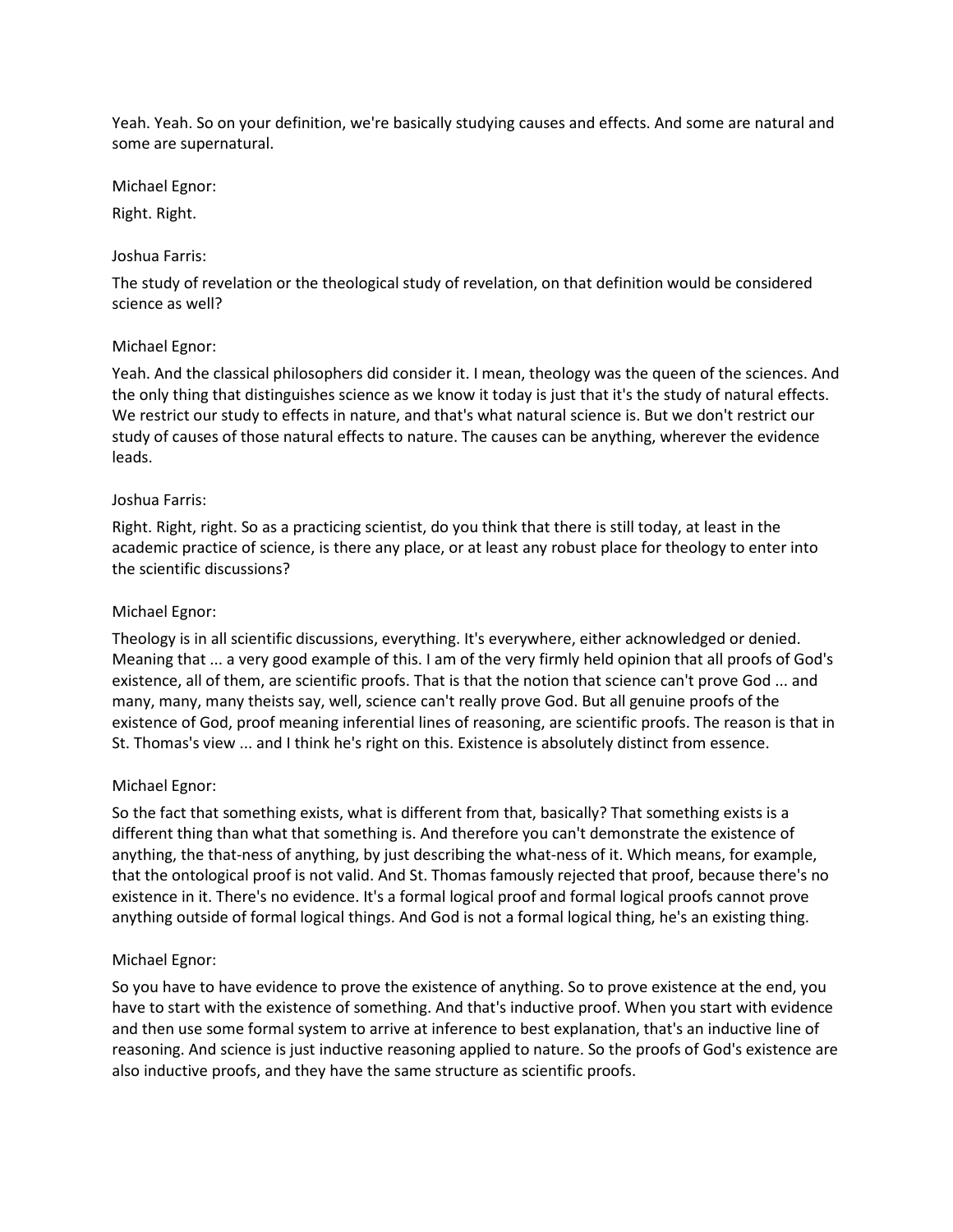# Michael Egnor:

A very good example is the prime mover argument. The prime mover argument, basically, is that change exists in nature. And that it is not possible to have an infinite regress of instrumental causes in a system of change, without having at the foundation of this instrumental series of causes, an unmoved mover, a prime mover that is not itself moved. That's a scientific argument. Because you start with the empirical observation of change in nature, and you reason through a formal way to what must be true of the cause of that change. That's the same thing as is done in evolutionary biology. Looking at nature, reasoning back to what causes the change in species. Same thing that's done in physics. What causes this radioactive isotope to emit that electron? So I believe all valid proofs of God's existence are scientific theories.

### Joshua Farris:

Yeah. Yeah. That makes sense, from the way you're describing science. Yeah.

### Michael Egnor:

So when you say, can science be done without theology? At least if one is talking about natural theology, science and natural theology are completely intertwined.

#### Joshua Farris:

Yeah. So it seems like an obvious question. I guess as a theologian, and this is something that I ... and we don't have time. But someday I'd love to chat more about, to see how we can develop fruitful research programs to integrate the two a bit more consciously and explicitly in print. So the question seems obvious, but I just don't see a lot of robust theological and scientific engagement taking place right now. And how it is that theology can actually offer any sort of voice in the contemporary scientific conversations.

#### Joshua Farris:

Or how it is that the scientific practitioner can consciously bring God into the mix and supply a logic that gives us a fruitful way of discerning where God is acting in the present world right now. It's hard for me to see that actually taking place where theology has largely been marginalized in the higher ed systems, at least in the US. And it's almost ... well, it's just almost irrelevant these days. And it's certainly irrelevant in scientific discussions.

#### Michael Egnor:

Well, it's irrelevant, but it even goes further. If you are a practicing scientist and you bring theology into your science, you're unemployed. That's it. I have a friend who's a leading biologist, who is a devout Christian. And I talked to him one time about intelligent design and all of that. And he said he would give anything to be involved in it because he really believes in it. He said, but if I ever said a word publicly, I would never get another grant.

Joshua Farris:

Right.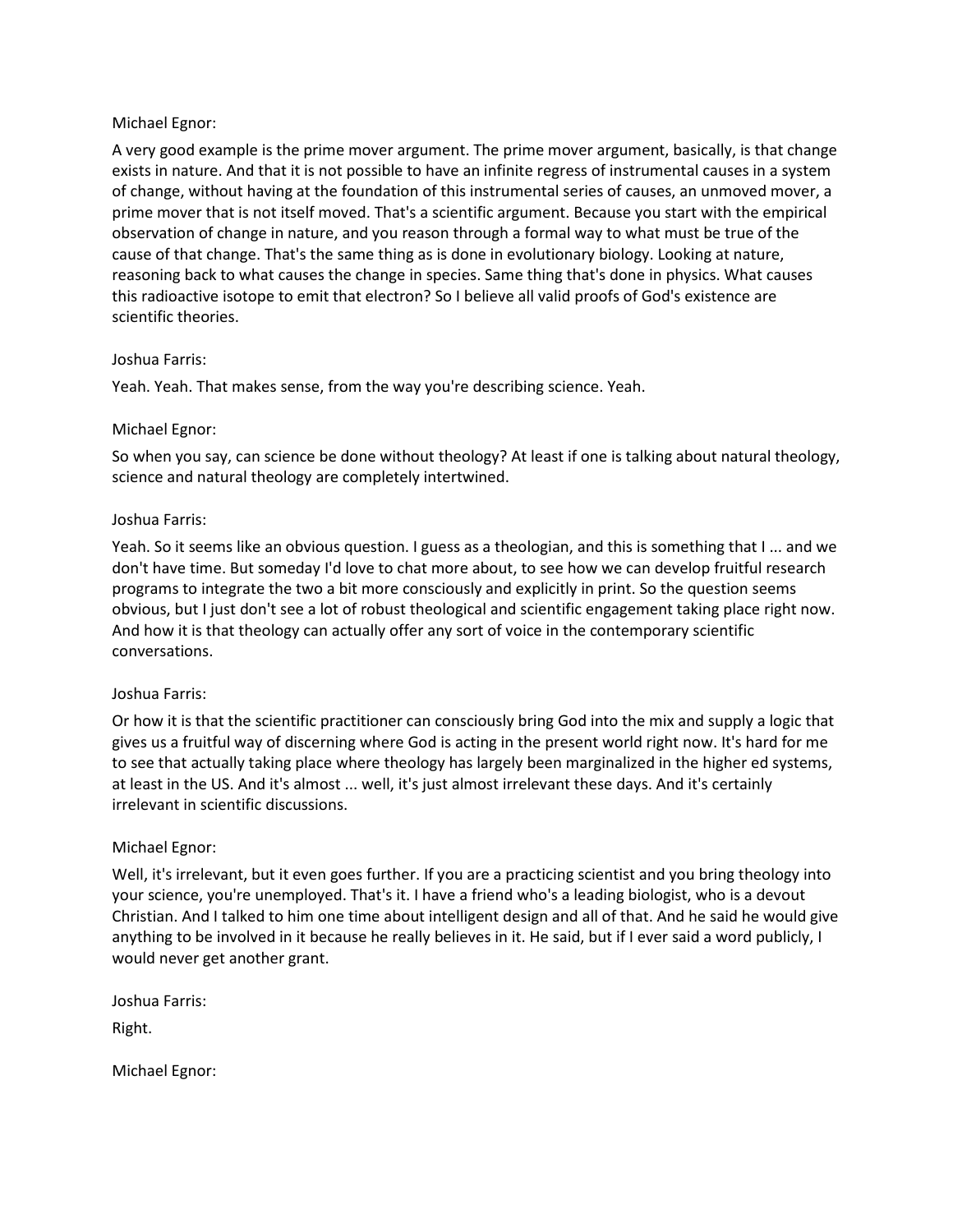And he's exactly right. He would be totally canceled. So in that sense, theology is already in science, in a negative sense. That if you make any appeal to God, you're done. You're done.

### Joshua Farris:

That's an interesting way to put it. Yeah.

# Michael Egnor:

So there's no separating theology and science. I mean, if you look at, for example, even Aquinas' Five Ways. That the first way by change, the second way by causation, the third by contingent existence, the fourth by degrees of perfection, and then the fifth by regularity in nature. All of them, all of them are scientific statements. Every single one. Change. How do you account for change? There has to be an unmoved mover. That's a scientific line of reasoning.

# Michael Egnor:

Change is observed in the world. When you analyze it very carefully, you realize that there has to be something that does not change that begins it. Cause. Causes exist. There has to be an uncaused cause that begins the chain of causes. There has to be a necessary existence to account for things that exist. There has to be an ultimately perfect thing to account for degrees of perfection. And there has to be an intelligent designer to account for regularity in nature. That's all scientific. Every single one of those things is a perfectly reasonable, valid inference in the natural sciences. And every single one of them is explicitly excluded in the way sciences practice nowadays. And if you bring them up, you'll lose your job.

Joshua Farris:

Right. Right, right.

# Michael Egnor:

And punishing people for bringing them up, in a sense is theology in science, only it's negative theology. It's that if you bring it up, if you bring theology up in science, you're fired. But that is theology in science, it's just used as a cudgel instead of as an aid.

# Joshua Farris:

Right. Yeah. And that's why ... it is difficult right now to articulate in our contemporary situation, how it is that theology can be the queen of the sciences. If it's not functioning in any sort of robust way in how science is conducted and how the conclusions are interpreted.

# Michael Egnor:

Well, it depends on how you define theology. If you define theology as including the philosophical and methodological exclusion of inference to God from scientific work ... which I think that is a theological statement. Theology can be negative. If you define theology as including that, then all science nowadays is theological, in a sense that you better not talk about God.

Joshua Farris: Yeah, hmm. Yeah, yeah.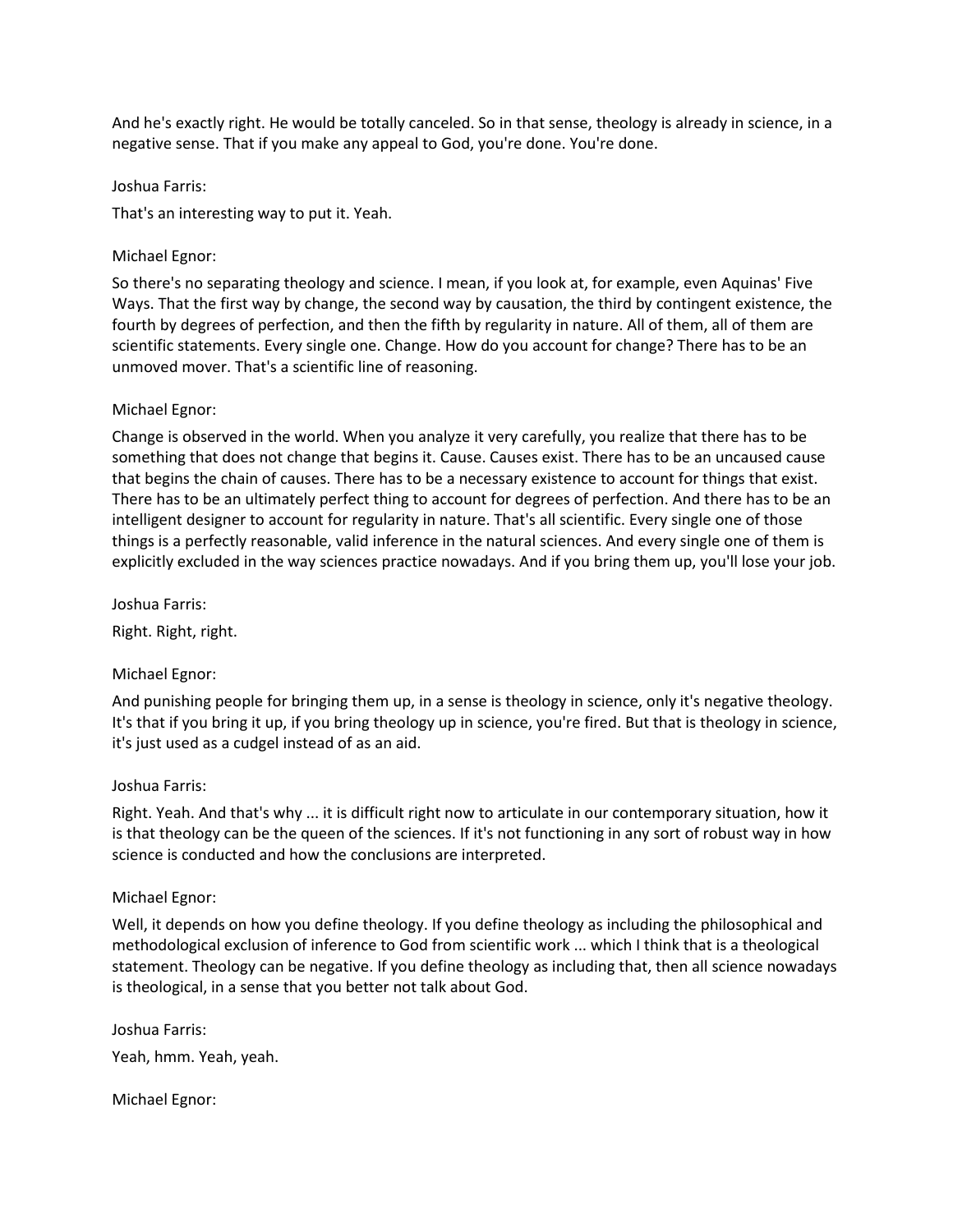So there's no escaping it. There's just no escaping God. There's no escaping inference to God. You can choose to refer to God in your work, or you could choose to refuse to refer to God and to punish people who do, but it's all theology.

# Joshua Farris:

Yeah. That's interesting. I hadn't thought about that. That's a very Thomistic way of thinking. I mean, so there are classical reformed ways of thinking about science and theology that's different. I mean, that depart from Thomas. I mean, so you have [Herman Dooyeweerd 00:27:49], the systematic theologian who would say that theology is one science among other sciences, and philosophy serves the foundational role and philosophies foundational to all the sciences. So there's some demarcating role that's given to philosophy as a way of demarcating the different disciplines and how we parse out the different disciplines and their various ... the information that it gives.

# Michael Egnor:

Here's a good, I think, retort to that. The notion that philosophy is the foundation of sciences rather than theology. And that is that without theology, there is no real ground for believing in the existence of anything outside of your mind and the validity of your concepts and the validity of your perceptions. I mean, you could ... solipsism makes just as much sense from a purely philosophical perspective as does the ordinary way of looking at the world. How do you know that I really exist? That what you're listening to is coming from a person like you.

# Michael Egnor:

At least in theology, the inference is that God is not evil. That God wouldn't deceive you like that. In philosophy, there is no, how do you know? So I don't see how philosophy can be the ground. Because if philosophy is the ground, then you can't even know that the world exists out there. How can you study the natural world if philosophy offers no actual proof that the natural world even exists?

# Joshua Farris:

Right. Yeah. I guess you could take philosophy as being rooted in a reliabilist understanding and common sense. And so that's the starting point.

# Michael Egnor:

Right. Right. You have to believe that reason is reliable. And in my view, I mean, that cannot be grounded in itself. It has to be grounded elsewhere. And obviously the only other elsewhere on tap would be God. So theology, I think really is the queen of the sciences. And frankly, all scientists practice it. I mean, every scientist is a theologian of sorts.

# Joshua Farris:

At least implicitly, despite what they might say, right?

# Michael Egnor:

Right ... implicitly. Obviously, very few of them are the least bit aware of it because scientists are almost without exception of the worst philosophers on earth. They're terrible philosophers. And they do things all the time that they don't understand.